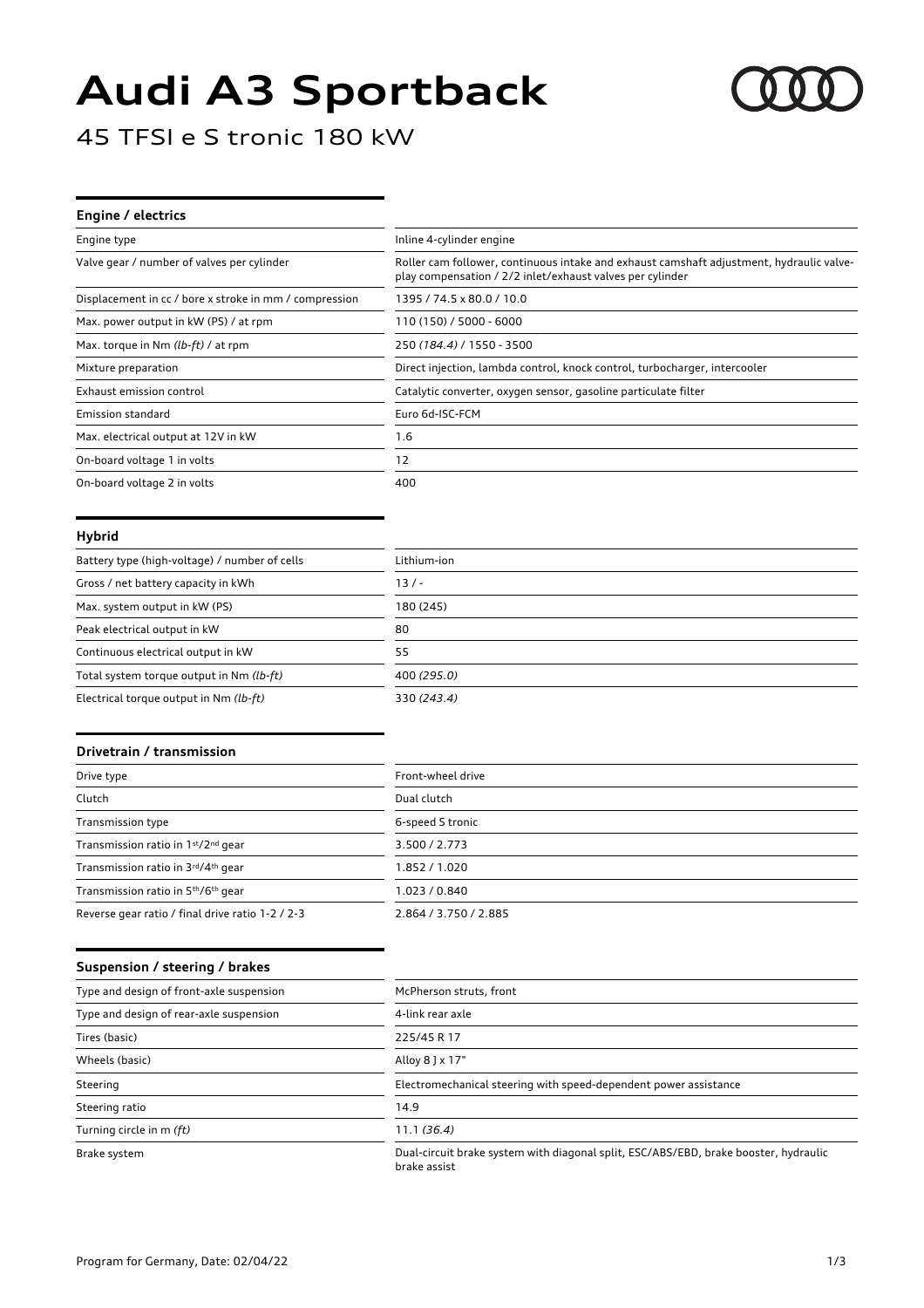## **Performance / range / acoustics**

| Top speed / electrical in km/h (mph)                                               | 232 (144.2) (limited) / 140 (87.0) |
|------------------------------------------------------------------------------------|------------------------------------|
| System acceleration, 0-100 km/h (0-62.1 mph)                                       | 6.8                                |
| Electrical range, combined according to WLTP in km (mi)                            | $63 - 59(39.1 - 36.7)$             |
| Fuel type / octane value / fuel standard                                           | Benzin / 95 / DIN EN 228           |
| Exterior noise level when stationary / drive-past as per<br>ECE R51.03 in dB $(A)$ | 71.0/69                            |

## **Consumption / emission\***

| Efficiency class                                                                  | $A+++$                     |
|-----------------------------------------------------------------------------------|----------------------------|
| Electric power consumption, combined according to NEDC<br>in kWh/100 km (62.1 mi) | $12.8 - 12.0$              |
| Fuel consumption, combined according to NEDC<br>in $1/100$ km (US mpg)            | $1.4 - 1.3(168.0 - 180.9)$ |

CO2 emissions, combined according to NEDC in g/km *(g/mi)* 33 - 29 *(53.1 - 46.7)*

# **Servicing / guarantee (Germany)**

| Service interval                                                                               | 30,000 km (18,641.1 mi) / 2 years, whichever comes first |
|------------------------------------------------------------------------------------------------|----------------------------------------------------------|
| Vehicle / paint / rust perforation quarantee                                                   | 2/3/12 years                                             |
| Insurance classification in Germany:<br>third party / fully comprehensive / part-comprehensive | 14/21/22                                                 |

| Weights / loads                                                                 |                                               |
|---------------------------------------------------------------------------------|-----------------------------------------------|
| Unladen weight without driver / with driver / gross weight<br>limit in kg (lb)  | 1585 (3494.3) / 1660 (3659.7) / 2075 (4574.6) |
| Front / rear axle load limit in kg (lb)                                         | 1075 (2370.0) / 1070 (2358.9)                 |
| Trailer load limit on 8% / 12% gradient, braked // unbraked<br>in $kq$ ( $lb$ ) | 1700 (3747.9) / 1400 (3086.5) // 750 (1653.5) |
| Roof load limit / permissible nose weight in kg (lb)                            | 75 (165.3) / 80 (176.4)                       |